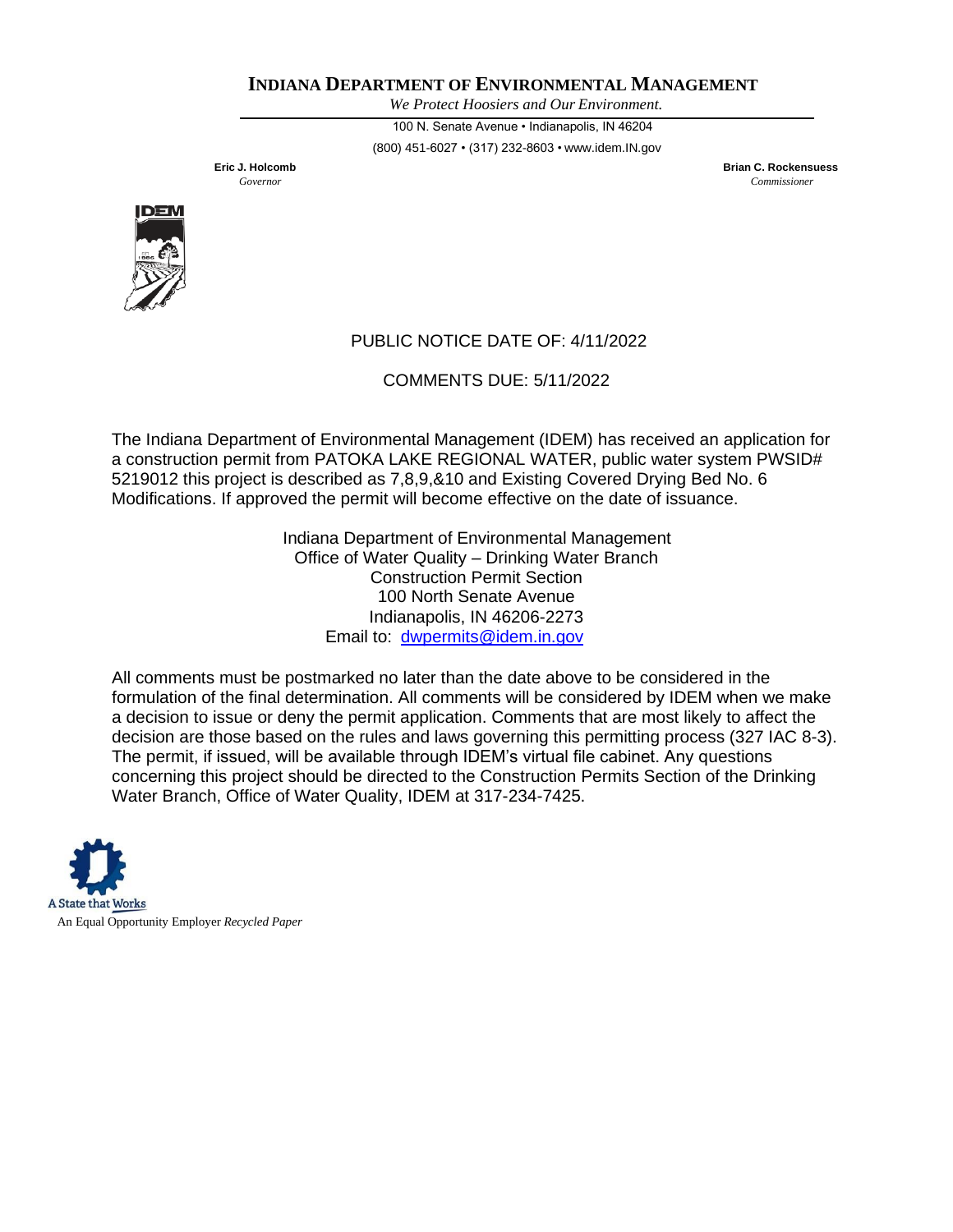*We Protect Hoosiers and Our Environment.*

100 N. Senate Avenue • Indianapolis, IN 46204 (800) 451-6027 • (317) 232-8603 • [www.idem.IN.gov](http://www.idem.in.gov/)

**Eric J. Holcomb Brian Rockensuess** *Governor Commissioner*



# PUBLIC NOTICE DATE OF: 11/5/2020

COMMENTS DUE: 12/5/2020

The Indiana Department of Environmental Management (IDEM) has received an application for a construction permit from PATOKA LAKE REGIONAL WATER, public water system PWSID# 5219012 this project is described as Water System Improvements - Connection to Spurgeon. If approved the permit will become effective on the date of issuance.

> Indiana Department of Environmental Management Office of Water Quality – Drinking Water Branch Construction Permit Section 100 North Senate Avenue Indianapolis, IN 46206-2273 Email to: [dwpermits@idem.in.gov](mailto:dwpermits@idem.in.gov)

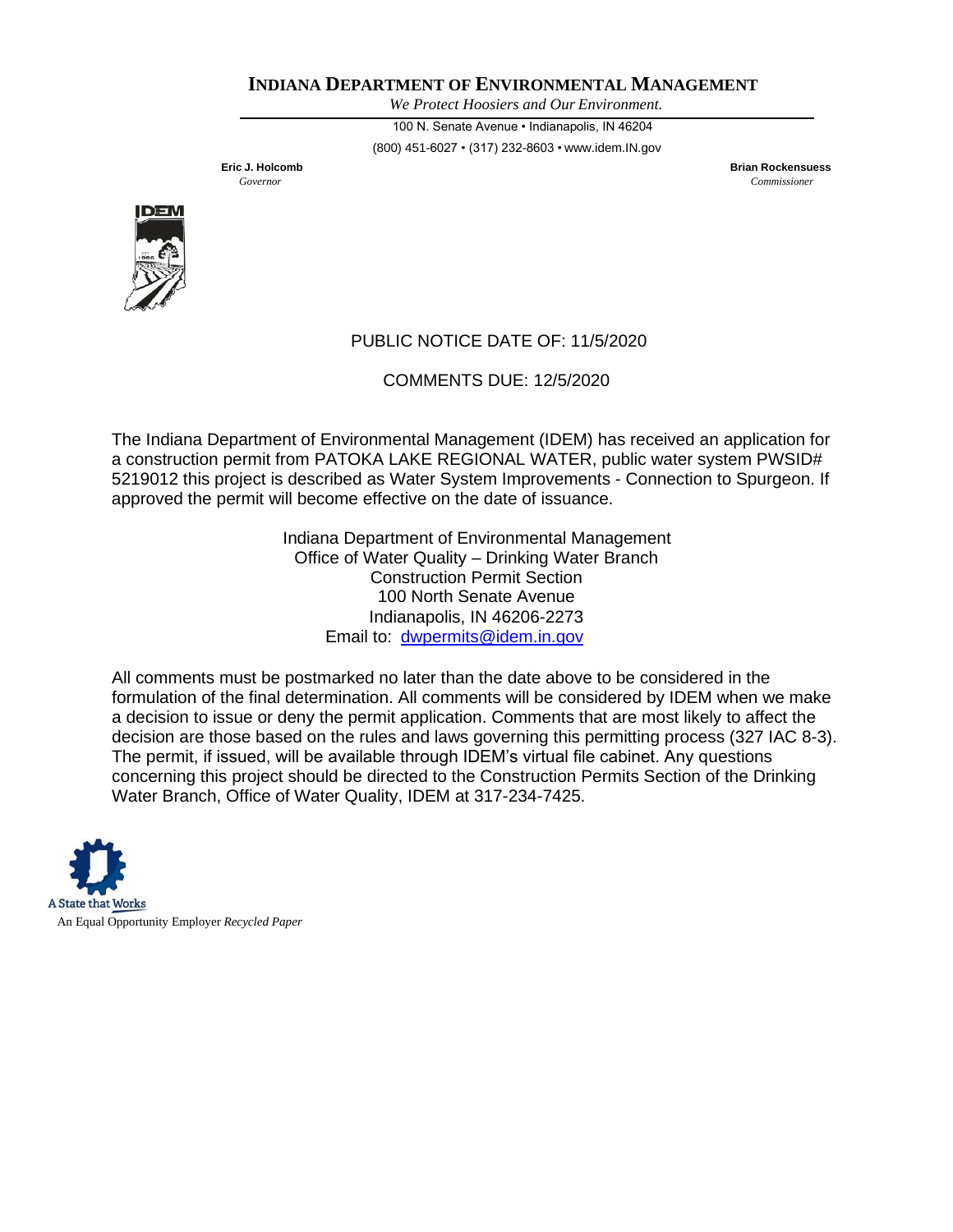*We Protect Hoosiers and Our Environment.*

100 N. Senate Avenue • Indianapolis, IN 46204 (800) 451-6027 • (317) 232-8603 • [www.idem.IN.gov](http://www.idem.in.gov/)

**Eric J. Holcomb Brian Rockensuess** *Governor Commissioner*



# PUBLIC NOTICE DATE OF: 6/3/2011

COMMENTS DUE: 7/3/2011

The Indiana Department of Environmental Management (IDEM) has received an application for a construction permit from PATOKA LAKE REGIONAL WATER, public water system PWSID# 5219012 this project is described as UV Advanced Oxidation Process. If approved the permit will become effective on the date of issuance.

> Indiana Department of Environmental Management Office of Water Quality – Drinking Water Branch Construction Permit Section 100 North Senate Avenue Indianapolis, IN 46206-2273 Email to: [dwpermits@idem.in.gov](mailto:dwpermits@idem.in.gov)

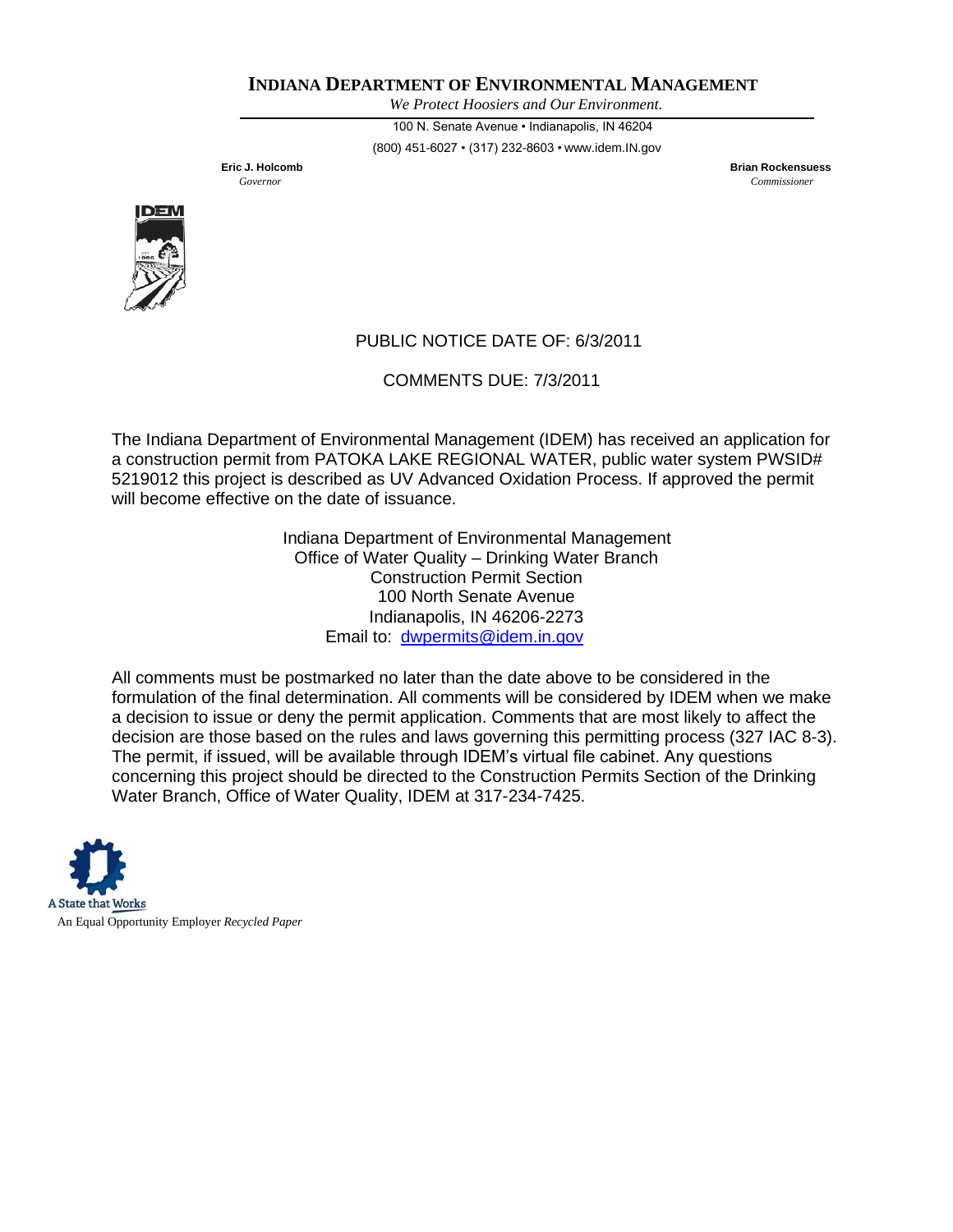*We Protect Hoosiers and Our Environment.*

100 N. Senate Avenue • Indianapolis, IN 46204 (800) 451-6027 • (317) 232-8603 • [www.idem.IN.gov](http://www.idem.in.gov/)

**Eric J. Holcomb Brian Rockensuess** *Governor Commissioner*



# PUBLIC NOTICE DATE OF: 9/17/2013

COMMENTS DUE: 10/17/2013

The Indiana Department of Environmental Management (IDEM) has received an application for a construction permit from PATOKA LAKE REGIONAL WATER, public water system PWSID# 5219012 this project is described as 4200' 24" DI & PVC, 1 million gal elev tank E-MAIL PERMIT. If approved the permit will become effective on the date of issuance.

> Indiana Department of Environmental Management Office of Water Quality – Drinking Water Branch Construction Permit Section 100 North Senate Avenue Indianapolis, IN 46206-2273 Email to: [dwpermits@idem.in.gov](mailto:dwpermits@idem.in.gov)

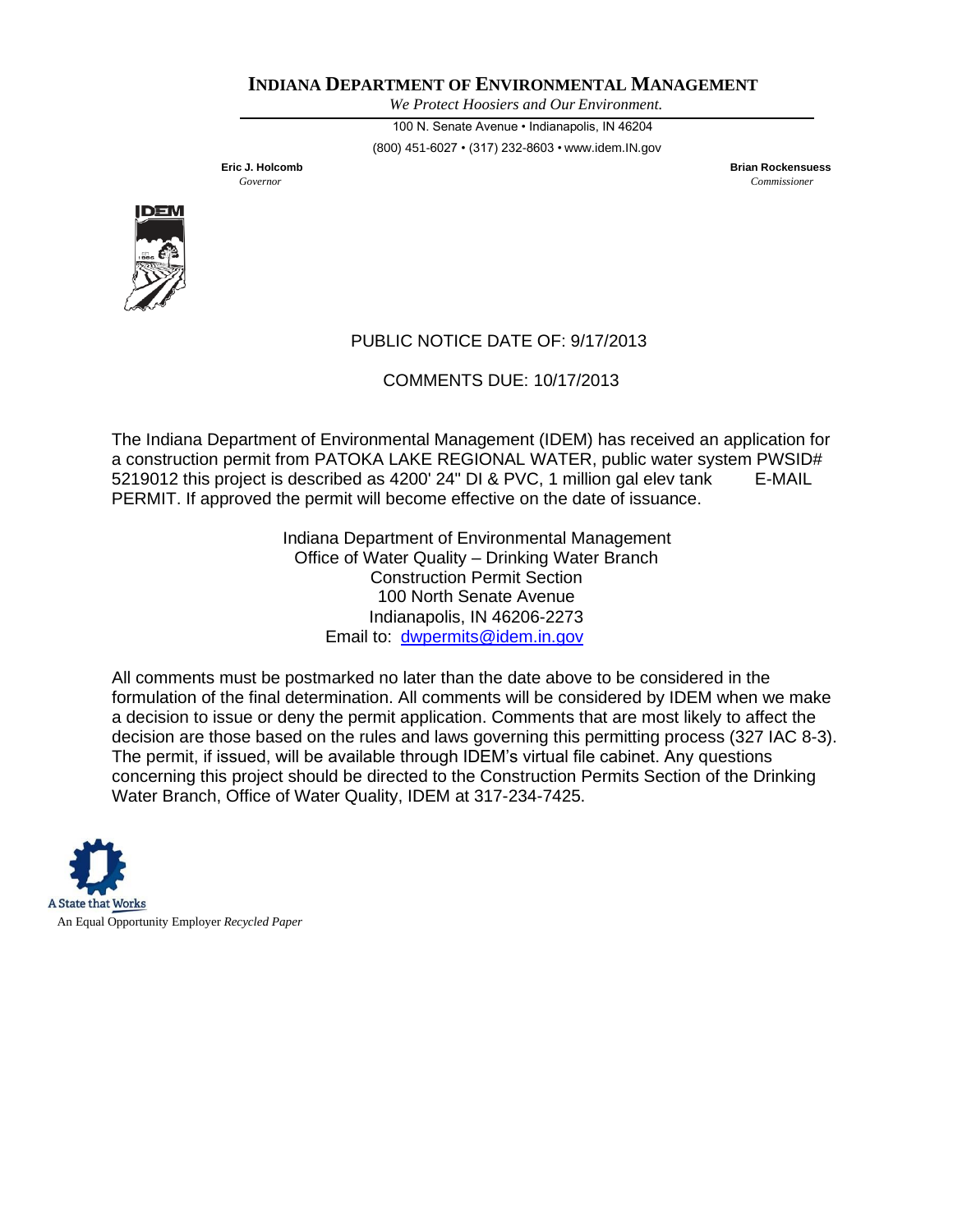*We Protect Hoosiers and Our Environment.*

100 N. Senate Avenue • Indianapolis, IN 46204 (800) 451-6027 • (317) 232-8603 • [www.idem.IN.gov](http://www.idem.in.gov/)

**Eric J. Holcomb Brian Rockensuess** *Governor Commissioner*



# PUBLIC NOTICE DATE OF: 4/10/2013

COMMENTS DUE: 5/10/2013

The Indiana Department of Environmental Management (IDEM) has received an application for a construction permit from PATOKA LAKE REGIONAL WATER, public water system PWSID# 5219012 this project is described as Jerome Grant Water Main Extension E-MAIL PERMIT. If approved the permit will become effective on the date of issuance.

> Indiana Department of Environmental Management Office of Water Quality – Drinking Water Branch Construction Permit Section 100 North Senate Avenue Indianapolis, IN 46206-2273 Email to: [dwpermits@idem.in.gov](mailto:dwpermits@idem.in.gov)

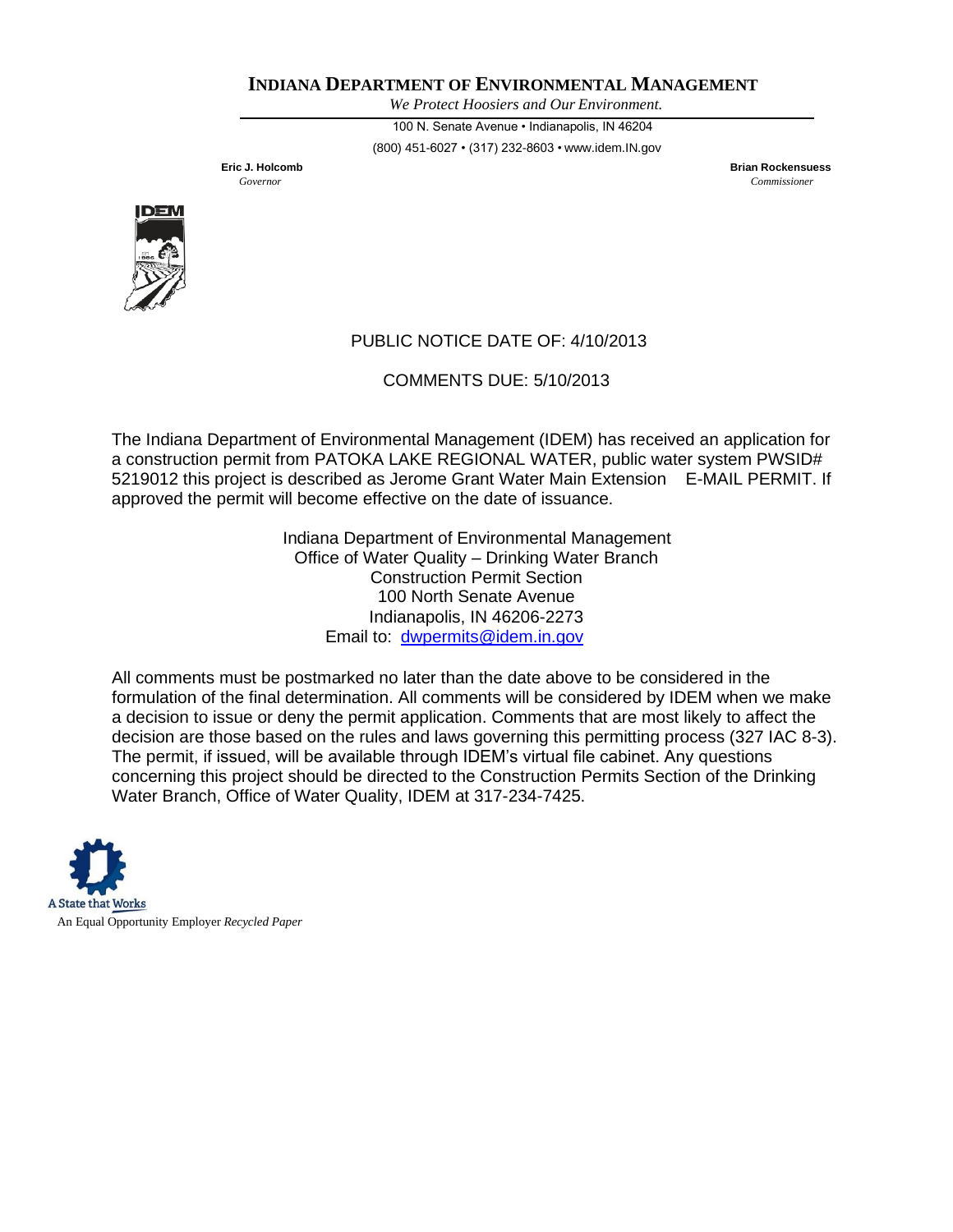*We Protect Hoosiers and Our Environment.*

100 N. Senate Avenue • Indianapolis, IN 46204 (800) 451-6027 • (317) 232-8603 • [www.idem.IN.gov](http://www.idem.in.gov/)

**Eric J. Holcomb Brian Rockensuess** *Governor Commissioner*



# PUBLIC NOTICE DATE OF: 12/3/2013

COMMENTS DUE: 1/2/2014

The Indiana Department of Environmental Management (IDEM) has received an application for a construction permit from PATOKA LAKE REGIONAL WATER, public water system PWSID# 5219012 this project is described as Crane Road Water Main Extension E-MAIL PERMIT. If approved the permit will become effective on the date of issuance.

> Indiana Department of Environmental Management Office of Water Quality – Drinking Water Branch Construction Permit Section 100 North Senate Avenue Indianapolis, IN 46206-2273 Email to: [dwpermits@idem.in.gov](mailto:dwpermits@idem.in.gov)

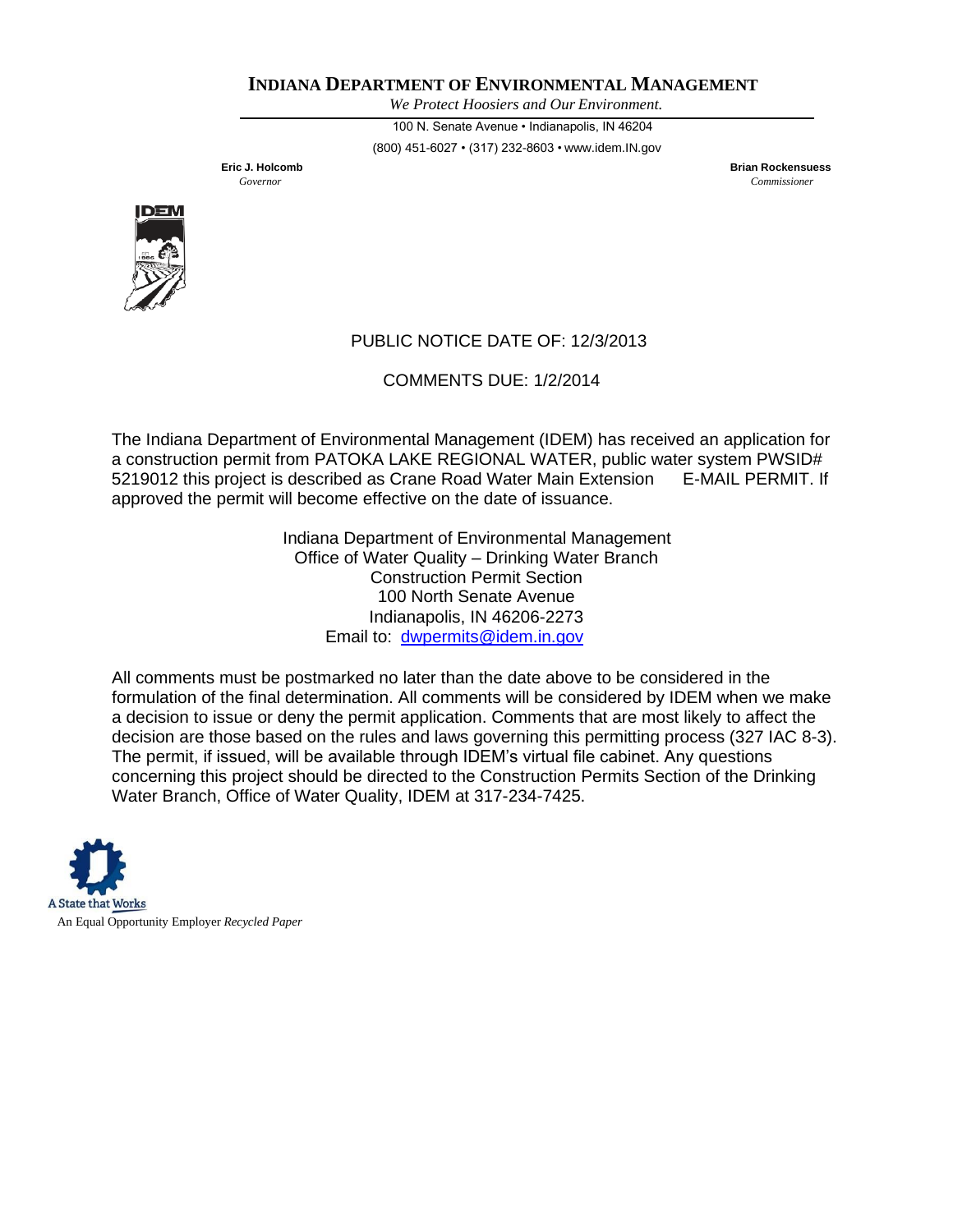*We Protect Hoosiers and Our Environment.*

100 N. Senate Avenue • Indianapolis, IN 46204 (800) 451-6027 • (317) 232-8603 • [www.idem.IN.gov](http://www.idem.in.gov/)

**Eric J. Holcomb Brian Rockensuess** *Governor Commissioner*



# PUBLIC NOTICE DATE OF: 10/22/2013

COMMENTS DUE: 11/21/2013

The Indiana Department of Environmental Management (IDEM) has received an application for a construction permit from PATOKA LAKE REGIONAL WATER, public water system PWSID# 5219012 this project is described as Treatment Plant Expansion E-MAIL PERMIT. If approved the permit will become effective on the date of issuance.

> Indiana Department of Environmental Management Office of Water Quality – Drinking Water Branch Construction Permit Section 100 North Senate Avenue Indianapolis, IN 46206-2273 Email to: [dwpermits@idem.in.gov](mailto:dwpermits@idem.in.gov)

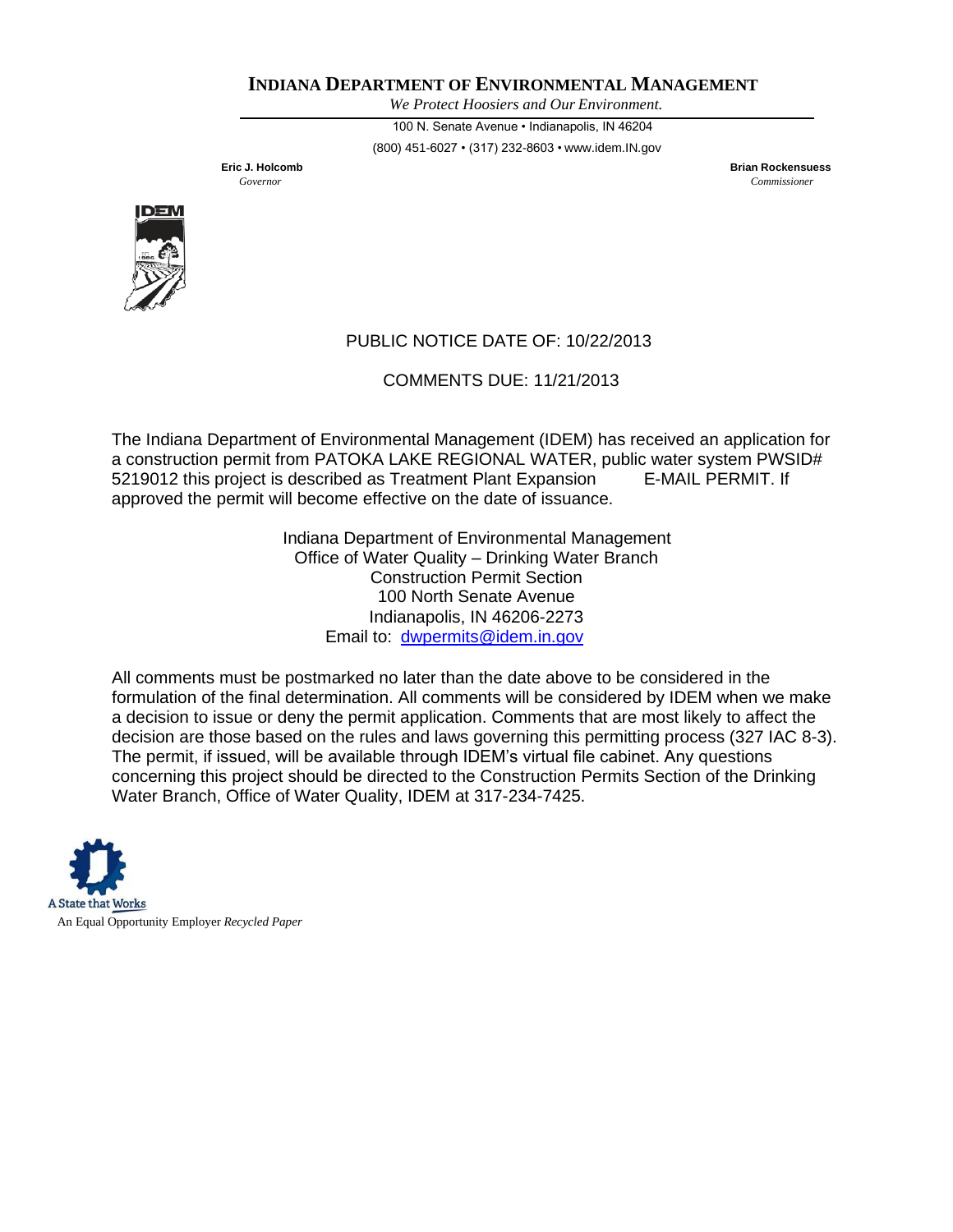*We Protect Hoosiers and Our Environment.*

100 N. Senate Avenue • Indianapolis, IN 46204 (800) 451-6027 • (317) 232-8603 • [www.idem.IN.gov](http://www.idem.in.gov/)

**Eric J. Holcomb Brian Rockensuess** *Governor Commissioner*



# PUBLIC NOTICE DATE OF: 12/11/2013

COMMENTS DUE: 1/10/2014

The Indiana Department of Environmental Management (IDEM) has received an application for a construction permit from PATOKA LAKE REGIONAL WATER, public water system PWSID# 5219012 this project is described as Packard Water Main E-MAIL PERMIT. If approved the permit will become effective on the date of issuance.

> Indiana Department of Environmental Management Office of Water Quality – Drinking Water Branch Construction Permit Section 100 North Senate Avenue Indianapolis, IN 46206-2273 Email to: [dwpermits@idem.in.gov](mailto:dwpermits@idem.in.gov)

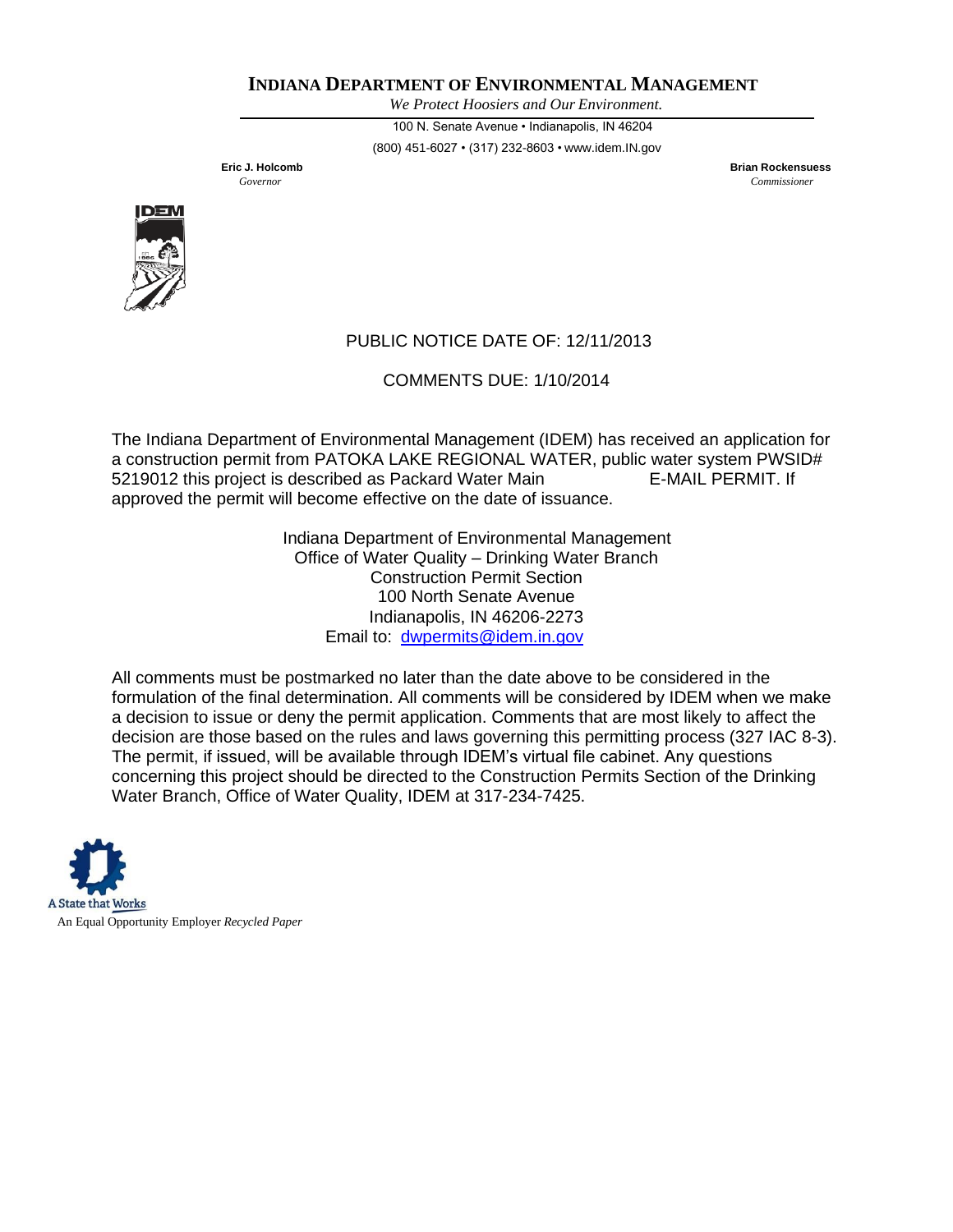*We Protect Hoosiers and Our Environment.*

100 N. Senate Avenue • Indianapolis, IN 46204 (800) 451-6027 • (317) 232-8603 • [www.idem.IN.gov](http://www.idem.in.gov/)

**Eric J. Holcomb Brian Rockensuess** *Governor Commissioner*



# PUBLIC NOTICE DATE OF: 1/29/2010

COMMENTS DUE: 2/28/2010

The Indiana Department of Environmental Management (IDEM) has received an application for a construction permit from PATOKA LAKE REGIONAL WATER, public water system PWSID# 5219012 this project is described as Water Transmission Main - From Baseline Road to Springs Valley Connection. If approved the permit will become effective on the date of issuance.

> Indiana Department of Environmental Management Office of Water Quality – Drinking Water Branch Construction Permit Section 100 North Senate Avenue Indianapolis, IN 46206-2273 Email to: [dwpermits@idem.in.gov](mailto:dwpermits@idem.in.gov)

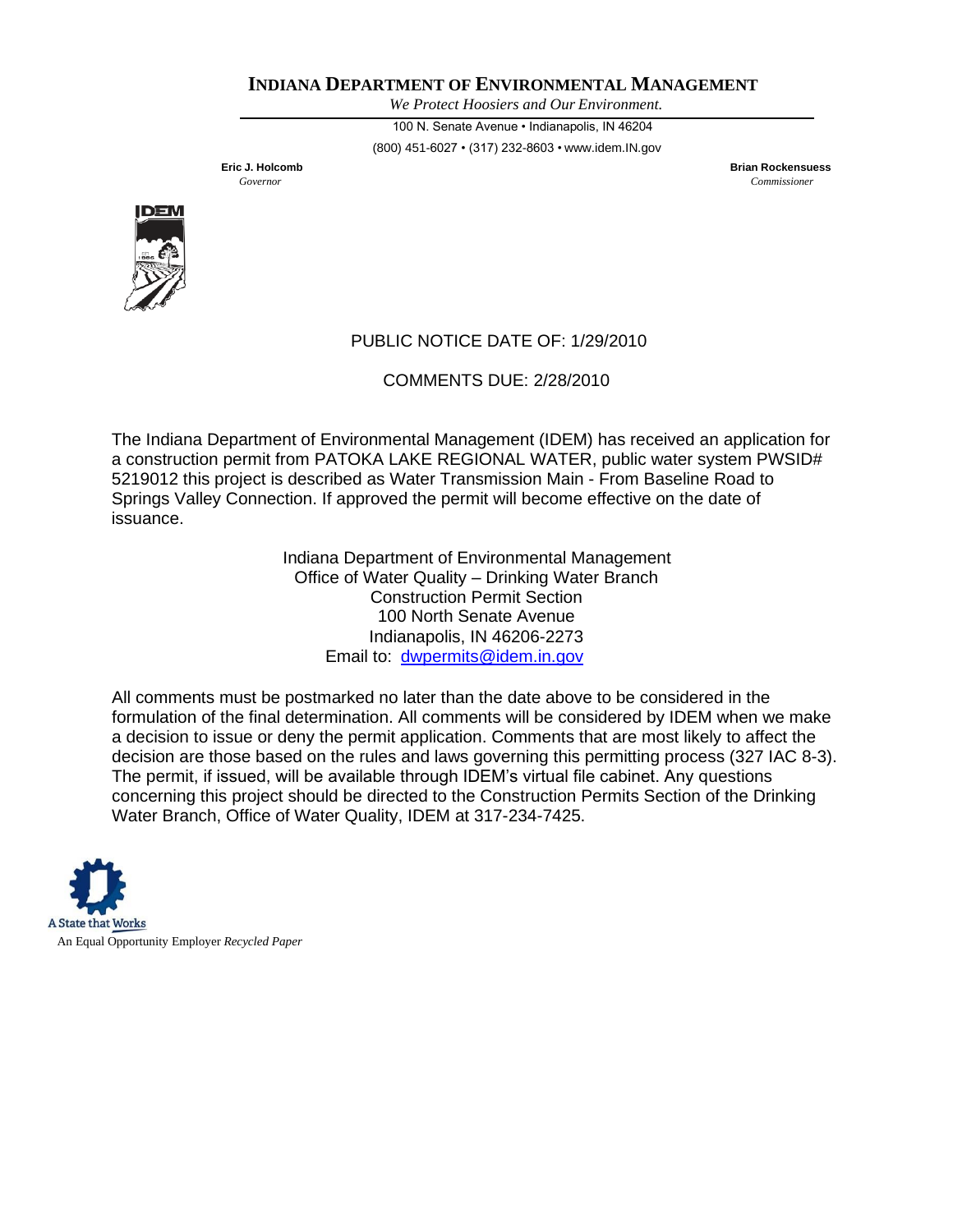*We Protect Hoosiers and Our Environment.*

100 N. Senate Avenue • Indianapolis, IN 46204 (800) 451-6027 • (317) 232-8603 • [www.idem.IN.gov](http://www.idem.in.gov/)

**Eric J. Holcomb Brian Rockensuess** *Governor Commissioner*



# PUBLIC NOTICE DATE OF: 10/24/2012

COMMENTS DUE: 11/23/2012

The Indiana Department of Environmental Management (IDEM) has received an application for a construction permit from PATOKA LAKE REGIONAL WATER, public water system PWSID# 5219012 this project is described as State Road 145 Water Main Extension. If approved the permit will become effective on the date of issuance.

> Indiana Department of Environmental Management Office of Water Quality – Drinking Water Branch Construction Permit Section 100 North Senate Avenue Indianapolis, IN 46206-2273 Email to: [dwpermits@idem.in.gov](mailto:dwpermits@idem.in.gov)

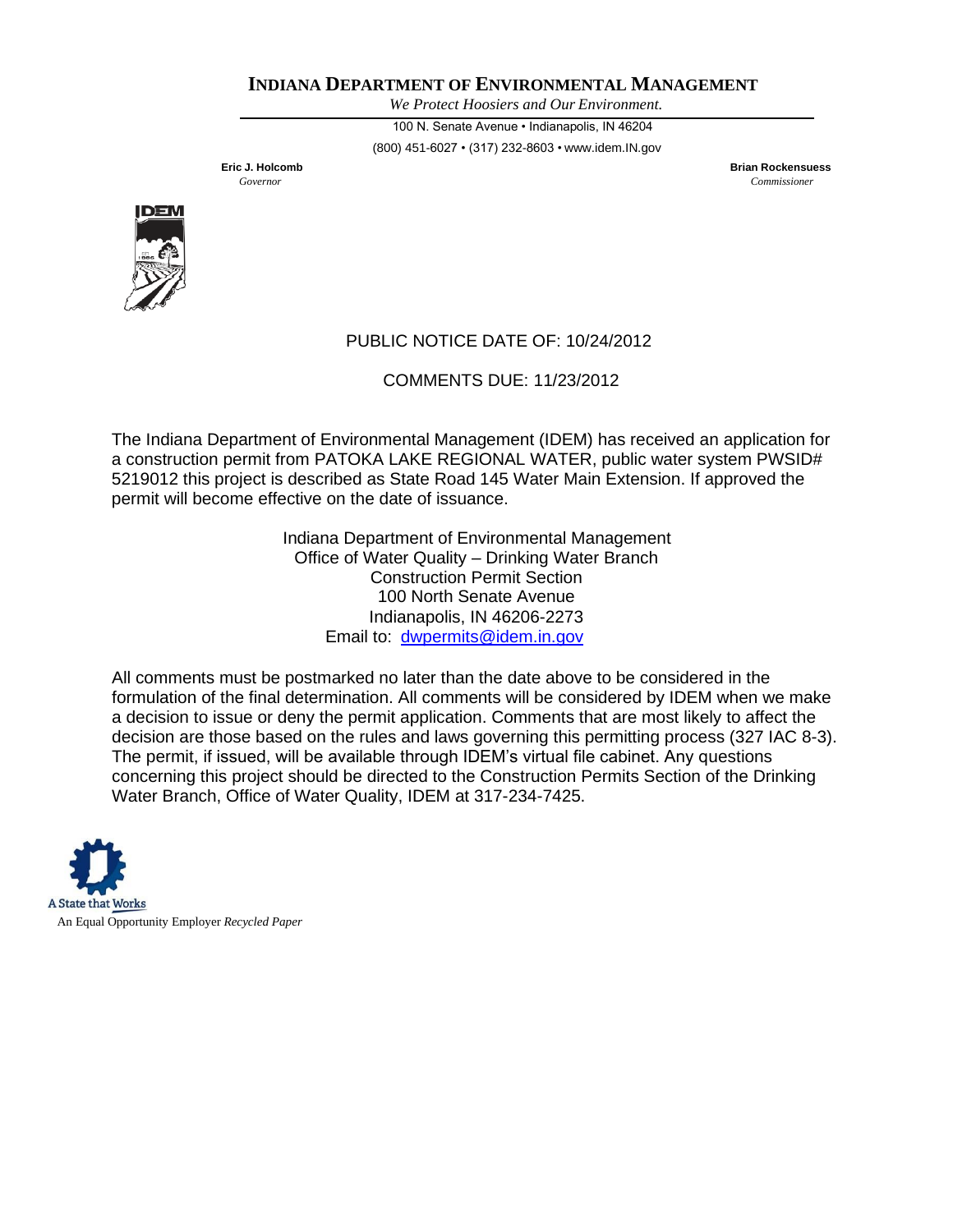*We Protect Hoosiers and Our Environment.*

100 N. Senate Avenue • Indianapolis, IN 46204 (800) 451-6027 • (317) 232-8603 • [www.idem.IN.gov](http://www.idem.in.gov/)

**Eric J. Holcomb Brian Rockensuess** *Governor Commissioner*



# PUBLIC NOTICE DATE OF: 9/8/2009

COMMENTS DUE: 10/8/2009

The Indiana Department of Environmental Management (IDEM) has received an application for a construction permit from PATOKA LAKE REGIONAL WATER, public water system PWSID# 5219012 this project is described as Div. #1-Transmission/Distribution Improvements & Booster Station #6; Div. II-250,000 Elevated Storage Tank. If approved the permit will become effective on the date of issuance.

> Indiana Department of Environmental Management Office of Water Quality – Drinking Water Branch Construction Permit Section 100 North Senate Avenue Indianapolis, IN 46206-2273 Email to: [dwpermits@idem.in.gov](mailto:dwpermits@idem.in.gov)

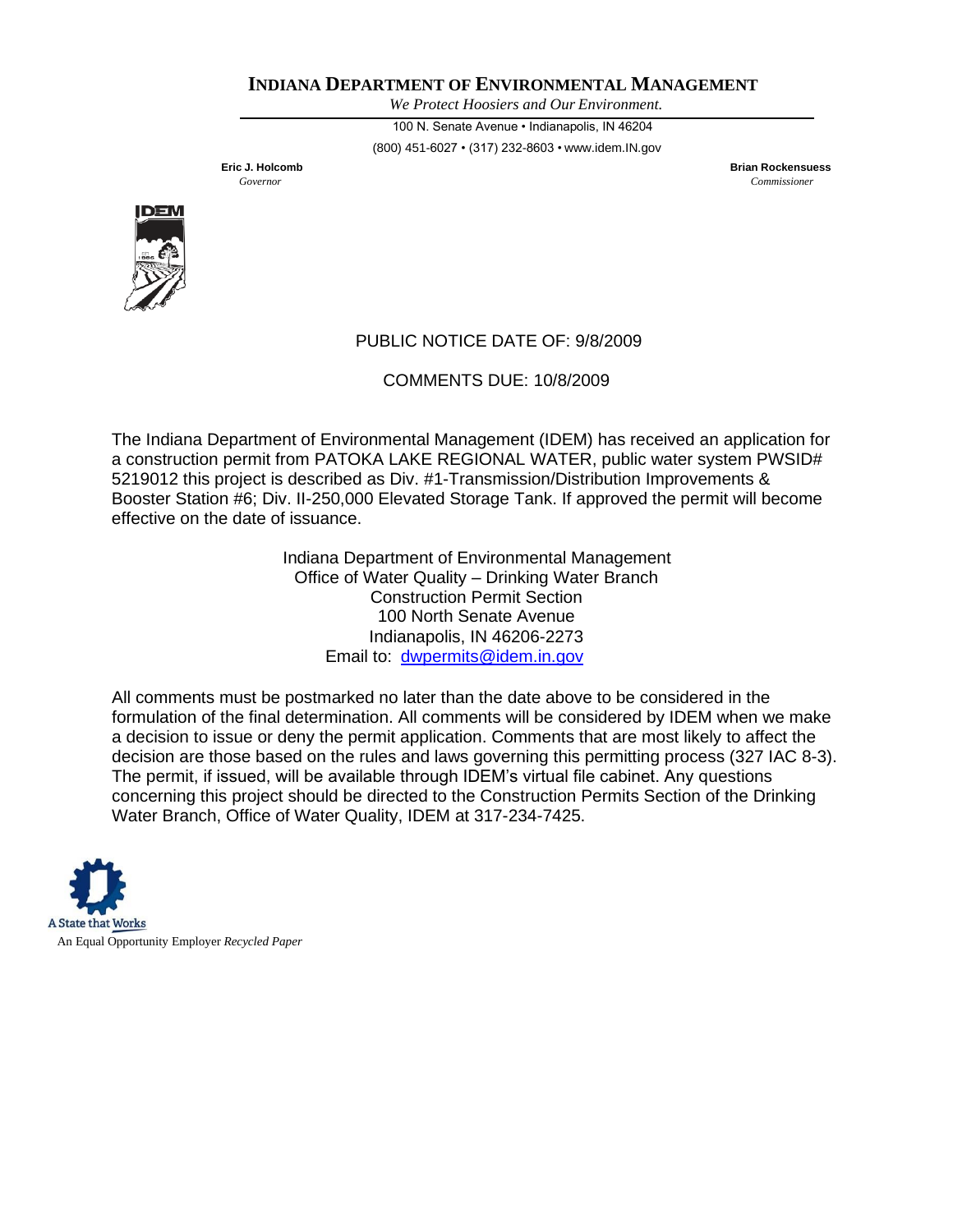*We Protect Hoosiers and Our Environment.*

100 N. Senate Avenue • Indianapolis, IN 46204 (800) 451-6027 • (317) 232-8603 • [www.idem.IN.gov](http://www.idem.in.gov/)

**Eric J. Holcomb Brian Rockensuess** *Governor Commissioner*



# PUBLIC NOTICE DATE OF: 9/23/2009

COMMENTS DUE: 10/23/2009

The Indiana Department of Environmental Management (IDEM) has received an application for a construction permit from PATOKA LAKE REGIONAL WATER, public water system PWSID# 5219012 this project is described as Water Treatment Plant - Alum Feed Chemical Trials, polymer. If approved the permit will become effective on the date of issuance.

> Indiana Department of Environmental Management Office of Water Quality – Drinking Water Branch Construction Permit Section 100 North Senate Avenue Indianapolis, IN 46206-2273 Email to: [dwpermits@idem.in.gov](mailto:dwpermits@idem.in.gov)

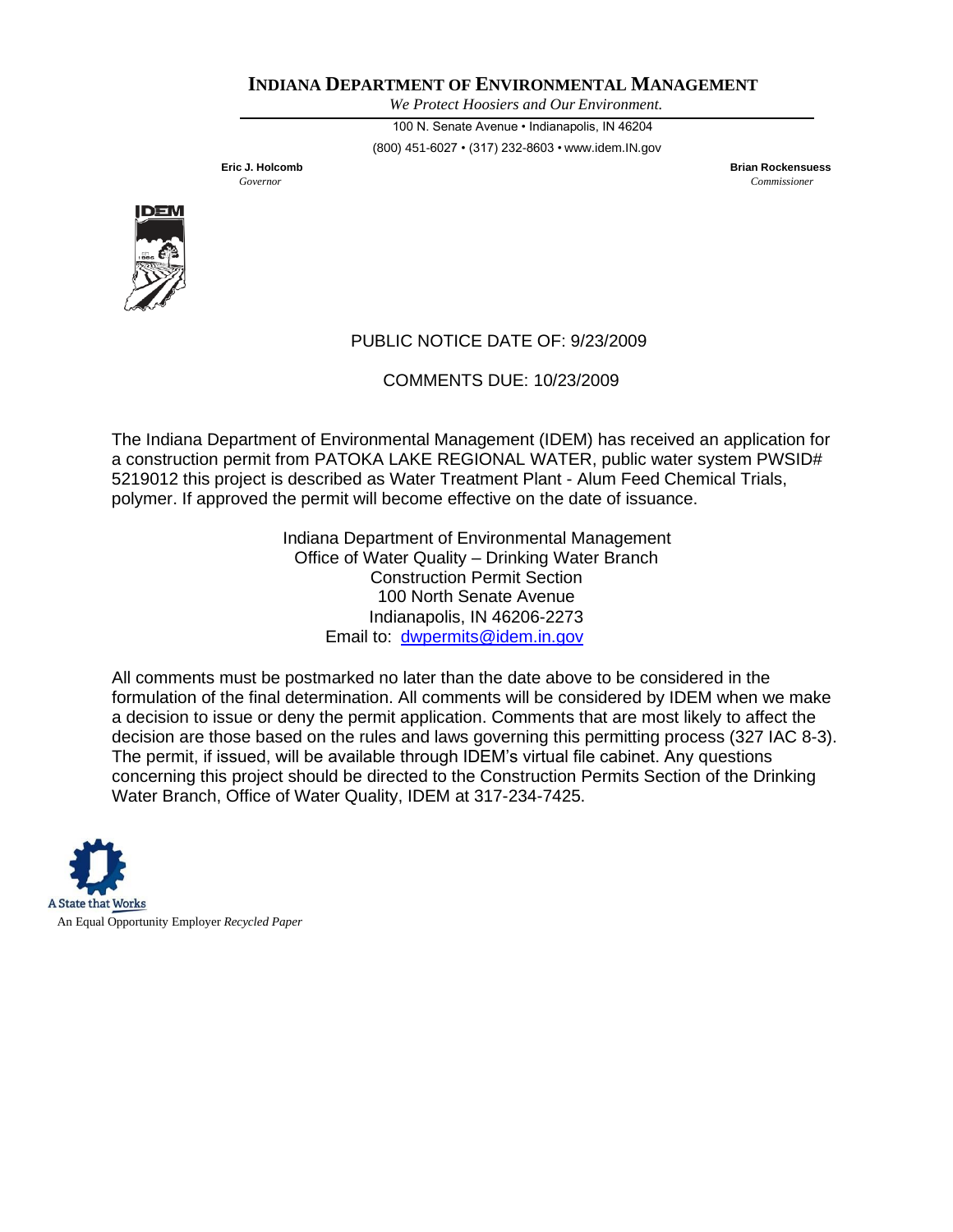*We Protect Hoosiers and Our Environment.*

100 N. Senate Avenue • Indianapolis, IN 46204 (800) 451-6027 • (317) 232-8603 • [www.idem.IN.gov](http://www.idem.in.gov/)

**Eric J. Holcomb Brian Rockensuess** *Governor Commissioner*



# PUBLIC NOTICE DATE OF: 2/6/2017

COMMENTS DUE: 3/8/2017

The Indiana Department of Environmental Management (IDEM) has received an application for a construction permit from PATOKA LAKE REGIONAL WATER, public water system PWSID# 5219012 this project is described as Tank Renovation and Mix Install. If approved the permit will become effective on the date of issuance.

> Indiana Department of Environmental Management Office of Water Quality – Drinking Water Branch Construction Permit Section 100 North Senate Avenue Indianapolis, IN 46206-2273 Email to: [dwpermits@idem.in.gov](mailto:dwpermits@idem.in.gov)

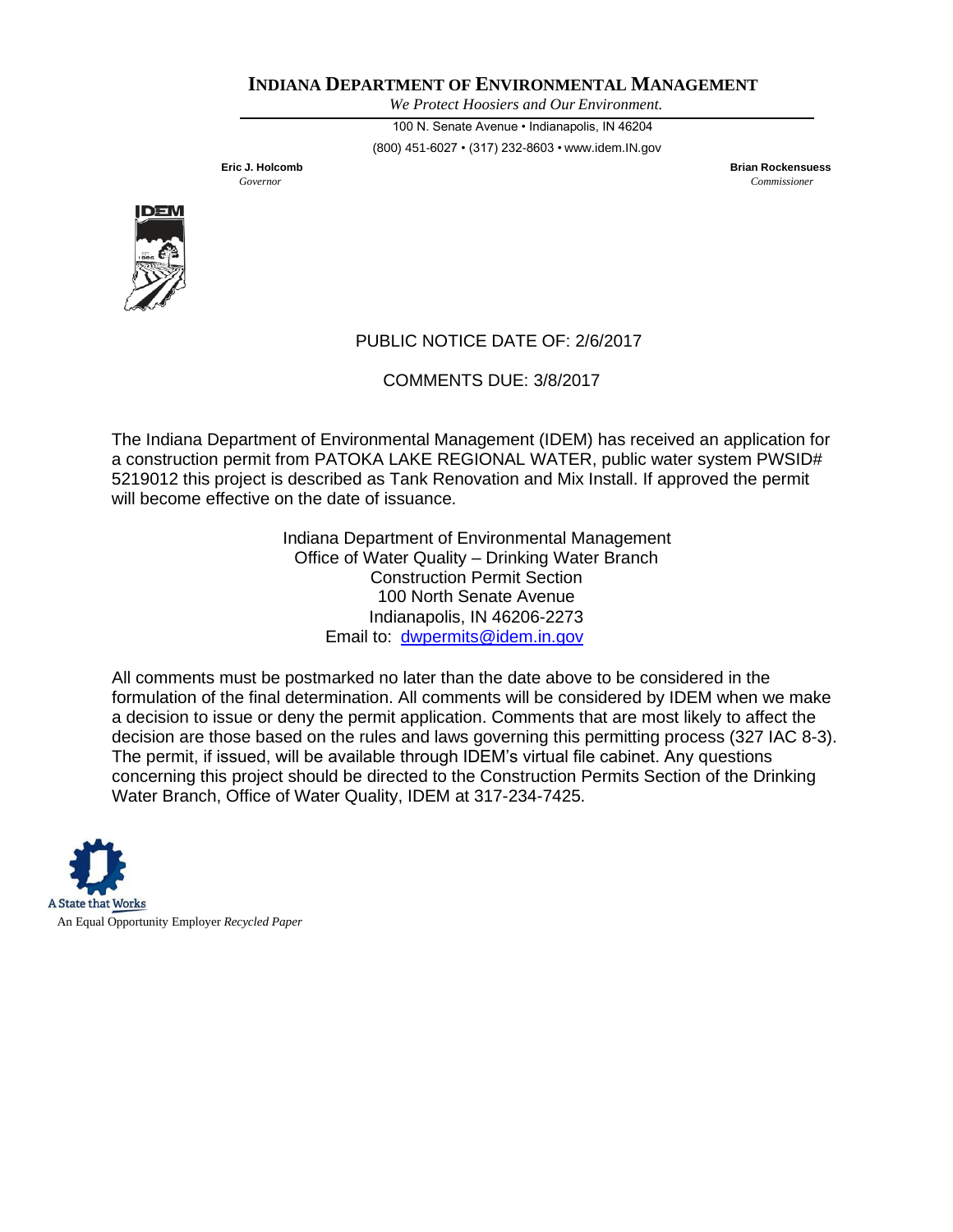*We Protect Hoosiers and Our Environment.*

100 N. Senate Avenue • Indianapolis, IN 46204 (800) 451-6027 • (317) 232-8603 • [www.idem.IN.gov](http://www.idem.in.gov/)

**Eric J. Holcomb Brian Rockensuess** *Governor Commissioner*



# PUBLIC NOTICE DATE OF: 10/20/2016

COMMENTS DUE: 11/19/2016

The Indiana Department of Environmental Management (IDEM) has received an application for a construction permit from PATOKA LAKE REGIONAL WATER, public water system PWSID# 5219012 this project is described as Feed Modifications PERMIT IS NOT REQUIRED. If approved the permit will become effective on the date of issuance.

> Indiana Department of Environmental Management Office of Water Quality – Drinking Water Branch Construction Permit Section 100 North Senate Avenue Indianapolis, IN 46206-2273 Email to: [dwpermits@idem.in.gov](mailto:dwpermits@idem.in.gov)

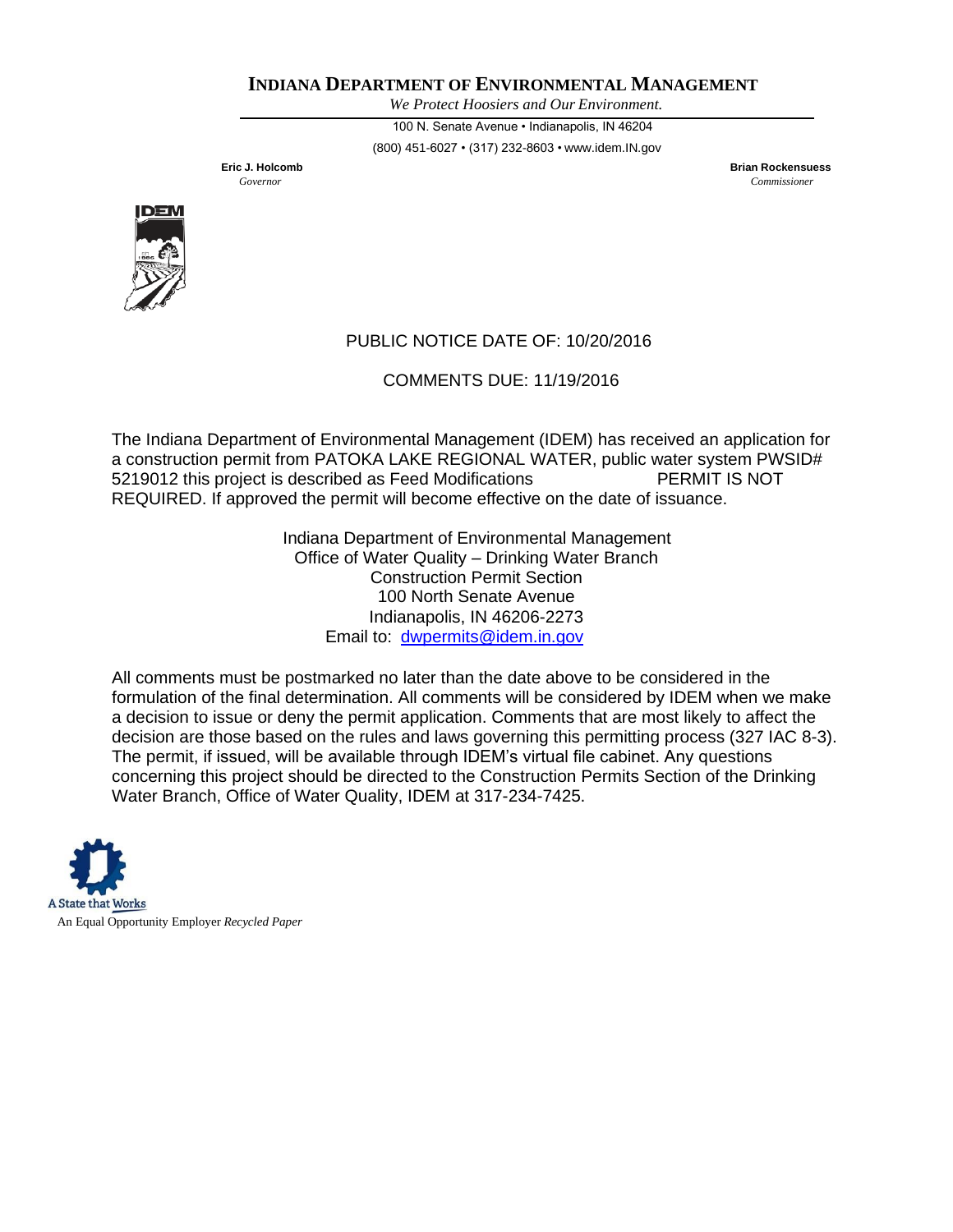*We Protect Hoosiers and Our Environment.*

100 N. Senate Avenue • Indianapolis, IN 46204 (800) 451-6027 • (317) 232-8603 • [www.idem.IN.gov](http://www.idem.in.gov/)

**Eric J. Holcomb Brian Rockensuess** *Governor Commissioner*



### PUBLIC NOTICE DATE OF: 5/25/2016

COMMENTS DUE: 6/24/2016

The Indiana Department of Environmental Management (IDEM) has received an application for a construction permit from PATOKA LAKE REGIONAL WATER, public water system PWSID# 5219012 this project is described as Installation of Pax Mixer. If approved the permit will become effective on the date of issuance.

> Indiana Department of Environmental Management Office of Water Quality – Drinking Water Branch Construction Permit Section 100 North Senate Avenue Indianapolis, IN 46206-2273 Email to: [dwpermits@idem.in.gov](mailto:dwpermits@idem.in.gov)

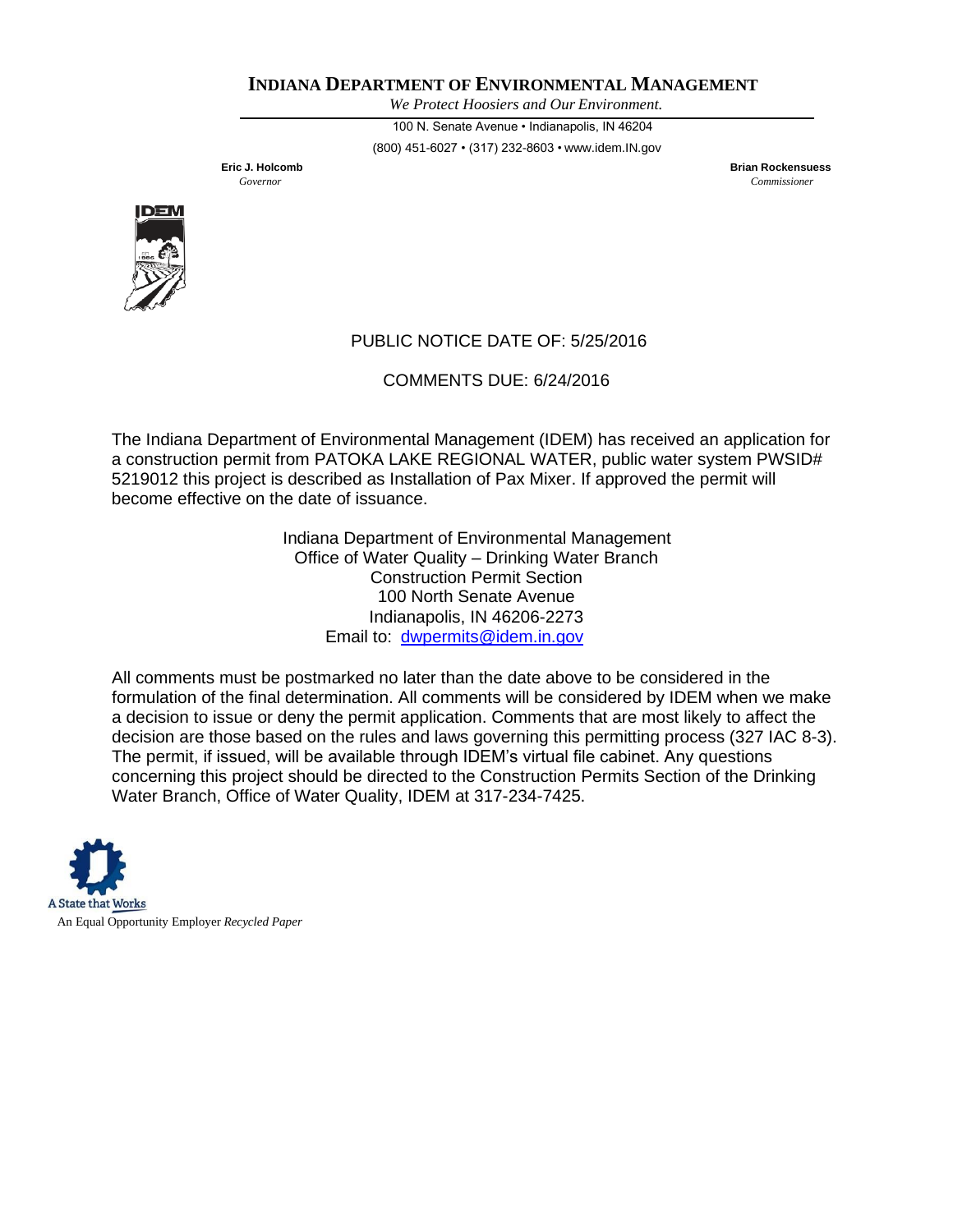*We Protect Hoosiers and Our Environment.*

100 N. Senate Avenue • Indianapolis, IN 46204 (800) 451-6027 • (317) 232-8603 • [www.idem.IN.gov](http://www.idem.in.gov/)

**Eric J. Holcomb Brian Rockensuess** *Governor Commissioner*



# PUBLIC NOTICE DATE OF: 1/25/2017

COMMENTS DUE: 2/24/2017

The Indiana Department of Environmental Management (IDEM) has received an application for a construction permit from PATOKA LAKE REGIONAL WATER, public water system PWSID# 5219012 this project is described as Phase VIII - Water Systems Improvements; Division VI - Booster Station #4 Imp.. If approved the permit will become effective on the date of issuance.

> Indiana Department of Environmental Management Office of Water Quality – Drinking Water Branch Construction Permit Section 100 North Senate Avenue Indianapolis, IN 46206-2273 Email to: [dwpermits@idem.in.gov](mailto:dwpermits@idem.in.gov)

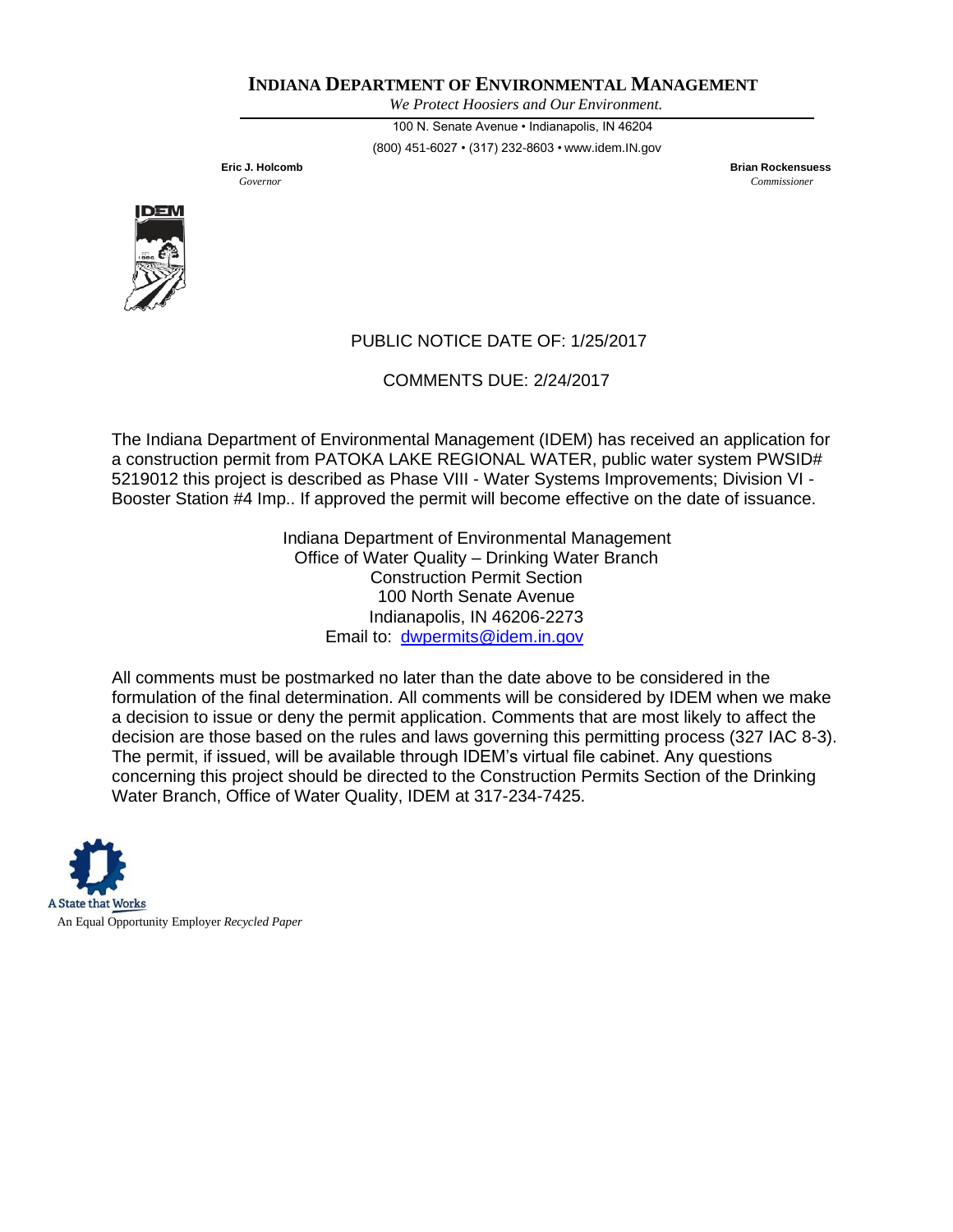*We Protect Hoosiers and Our Environment.*

100 N. Senate Avenue • Indianapolis, IN 46204 (800) 451-6027 • (317) 232-8603 • [www.idem.IN.gov](http://www.idem.in.gov/)

**Eric J. Holcomb Brian Rockensuess** *Governor Commissioner*



# PUBLIC NOTICE DATE OF: 2/4/2016

COMMENTS DUE: 3/5/2016

The Indiana Department of Environmental Management (IDEM) has received an application for a construction permit from PATOKA LAKE REGIONAL WATER, public water system PWSID# 5219012 this project is described as Phase VIII-WSI Div. 7-750,000 Gal. Pike Co; Elevated Water Storage Tank N. 13 and Div. VA-New Control Valve Pits for Tanks No. 8 & 13. If approved the permit will become effective on the date of issuance.

> Indiana Department of Environmental Management Office of Water Quality – Drinking Water Branch Construction Permit Section 100 North Senate Avenue Indianapolis, IN 46206-2273 Email to: [dwpermits@idem.in.gov](mailto:dwpermits@idem.in.gov)

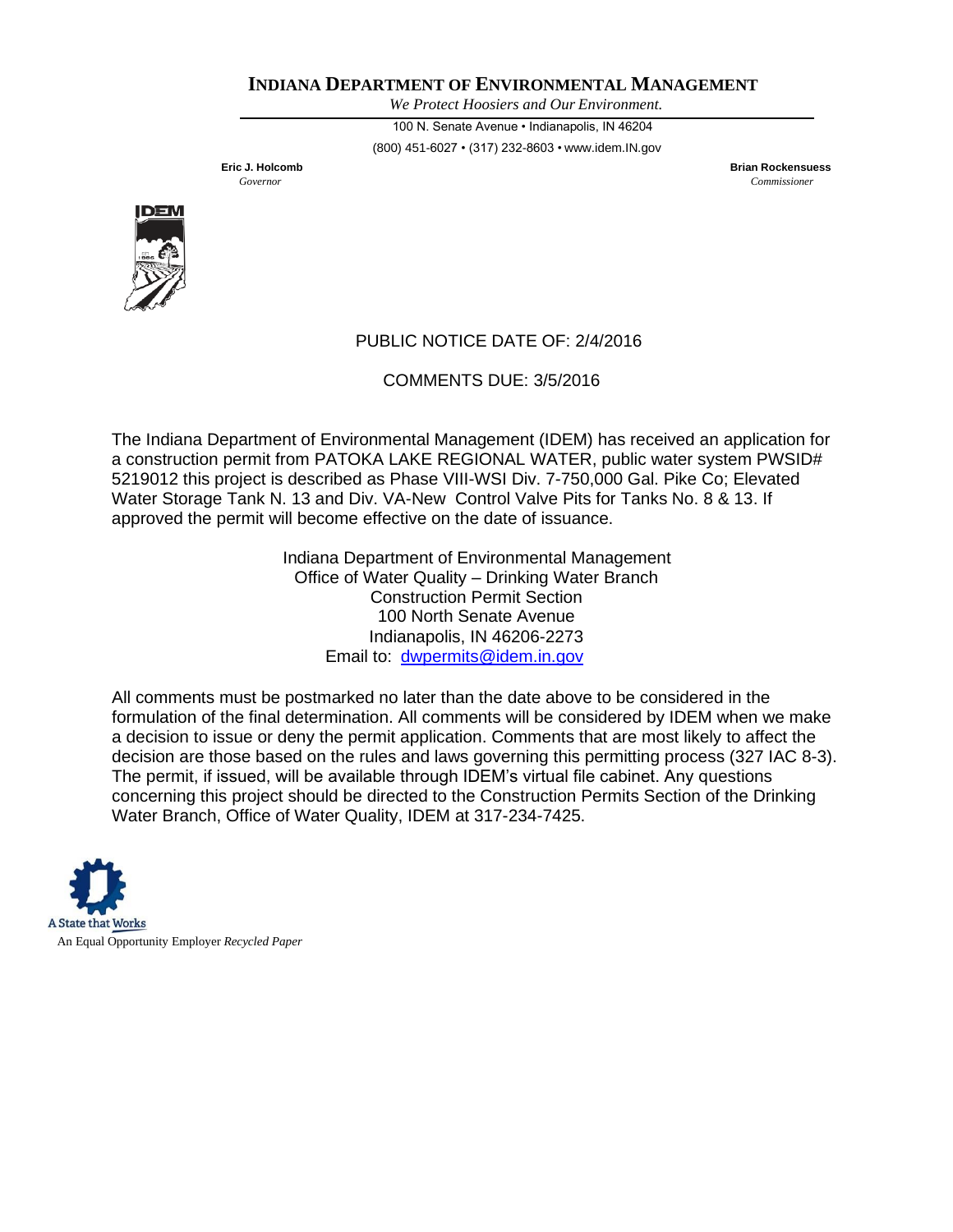*We Protect Hoosiers and Our Environment.*

100 N. Senate Avenue • Indianapolis, IN 46204 (800) 451-6027 • (317) 232-8603 • [www.idem.IN.gov](http://www.idem.in.gov/)

**Eric J. Holcomb Brian Rockensuess** *Governor Commissioner*



# PUBLIC NOTICE DATE OF: 2/17/2016

COMMENTS DUE: 3/18/2016

The Indiana Department of Environmental Management (IDEM) has received an application for a construction permit from PATOKA LAKE REGIONAL WATER, public water system PWSID# 5219012 this project is described as Chemical Addition - MS-635 & ORA-CLE. If approved the permit will become effective on the date of issuance.

> Indiana Department of Environmental Management Office of Water Quality – Drinking Water Branch Construction Permit Section 100 North Senate Avenue Indianapolis, IN 46206-2273 Email to: [dwpermits@idem.in.gov](mailto:dwpermits@idem.in.gov)

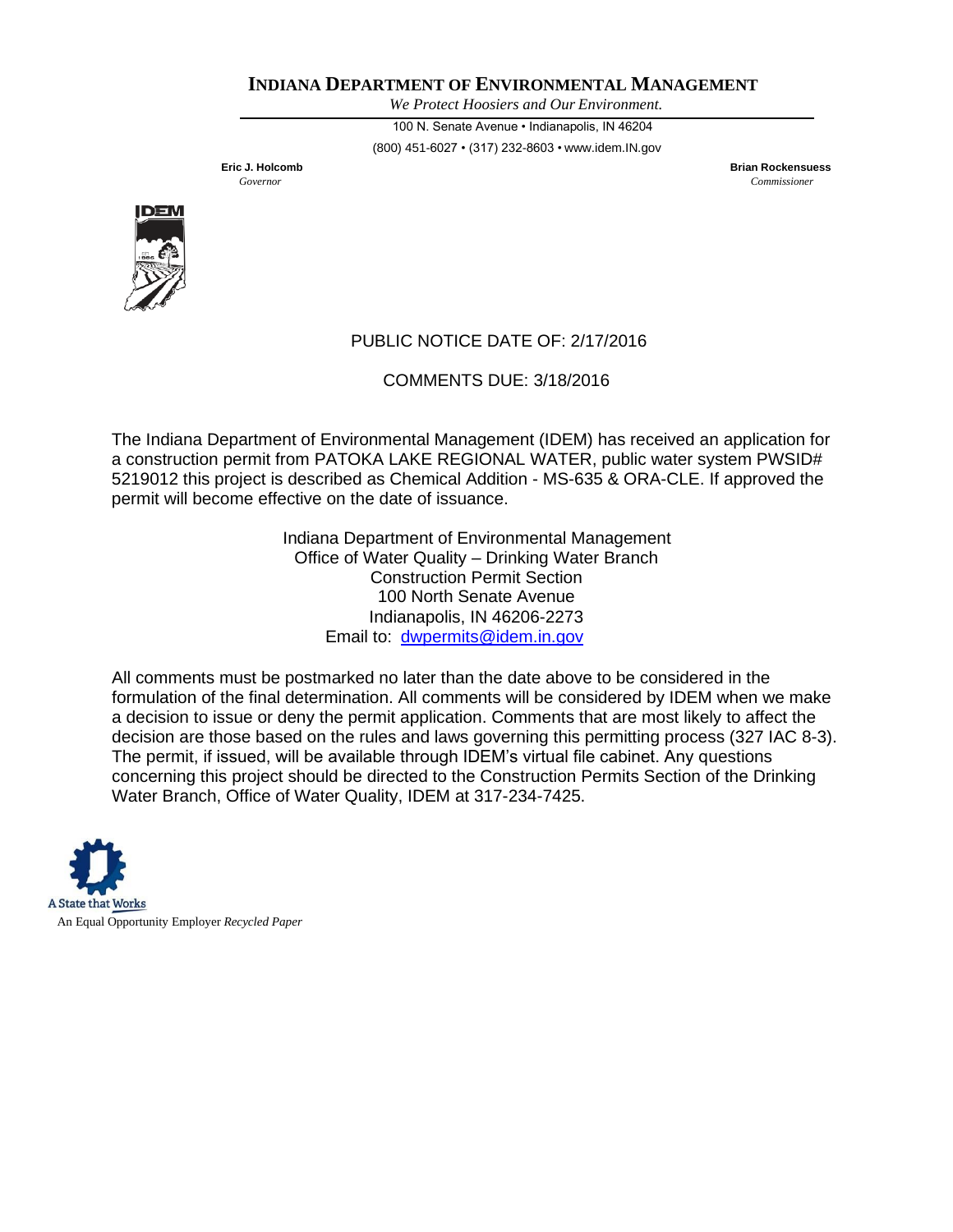*We Protect Hoosiers and Our Environment.*

100 N. Senate Avenue • Indianapolis, IN 46204 (800) 451-6027 • (317) 232-8603 • [www.idem.IN.gov](http://www.idem.in.gov/)

**Eric J. Holcomb Brian Rockensuess** *Governor Commissioner*



# PUBLIC NOTICE DATE OF: 4/10/2014

COMMENTS DUE: 5/10/2014

The Indiana Department of Environmental Management (IDEM) has received an application for a construction permit from PATOKA LAKE REGIONAL WATER, public water system PWSID# 5219012 this project is described as Optical Road Water Main Extension E-MAIL PERMIT. If approved the permit will become effective on the date of issuance.

> Indiana Department of Environmental Management Office of Water Quality – Drinking Water Branch Construction Permit Section 100 North Senate Avenue Indianapolis, IN 46206-2273 Email to: [dwpermits@idem.in.gov](mailto:dwpermits@idem.in.gov)

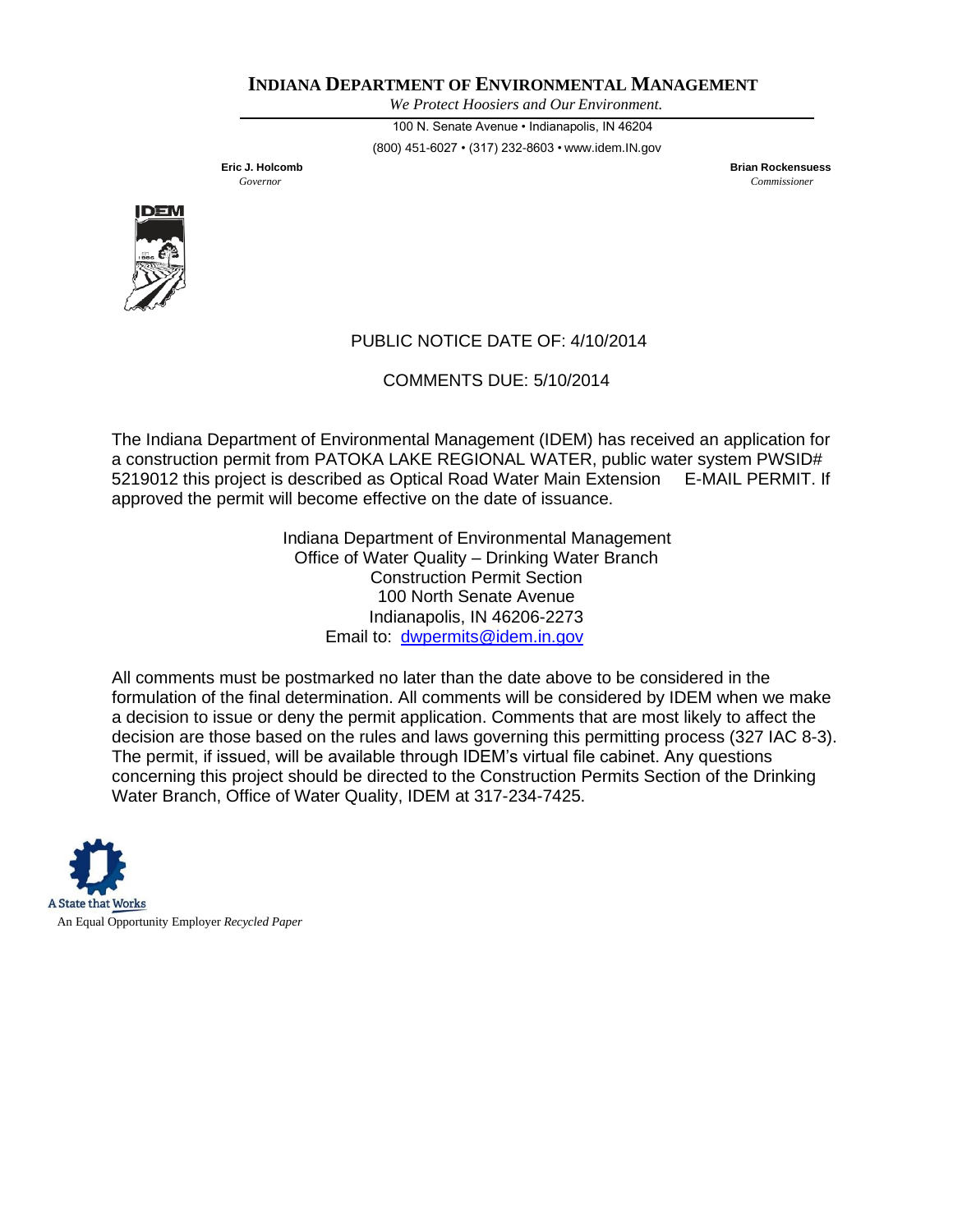*We Protect Hoosiers and Our Environment.*

100 N. Senate Avenue • Indianapolis, IN 46204 (800) 451-6027 • (317) 232-8603 • [www.idem.IN.gov](http://www.idem.in.gov/)

**Eric J. Holcomb Brian Rockensuess** *Governor Commissioner*



# PUBLIC NOTICE DATE OF: 9/23/2014

COMMENTS DUE: 10/23/2014

The Indiana Department of Environmental Management (IDEM) has received an application for a construction permit from PATOKA LAKE REGIONAL WATER, public water system PWSID# 5219012 this project is described as Phase VIII Water System Improvements; Div. III - Phase I Transmission Main Reinforcement. If approved the permit will become effective on the date of issuance.

> Indiana Department of Environmental Management Office of Water Quality – Drinking Water Branch Construction Permit Section 100 North Senate Avenue Indianapolis, IN 46206-2273 Email to: [dwpermits@idem.in.gov](mailto:dwpermits@idem.in.gov)

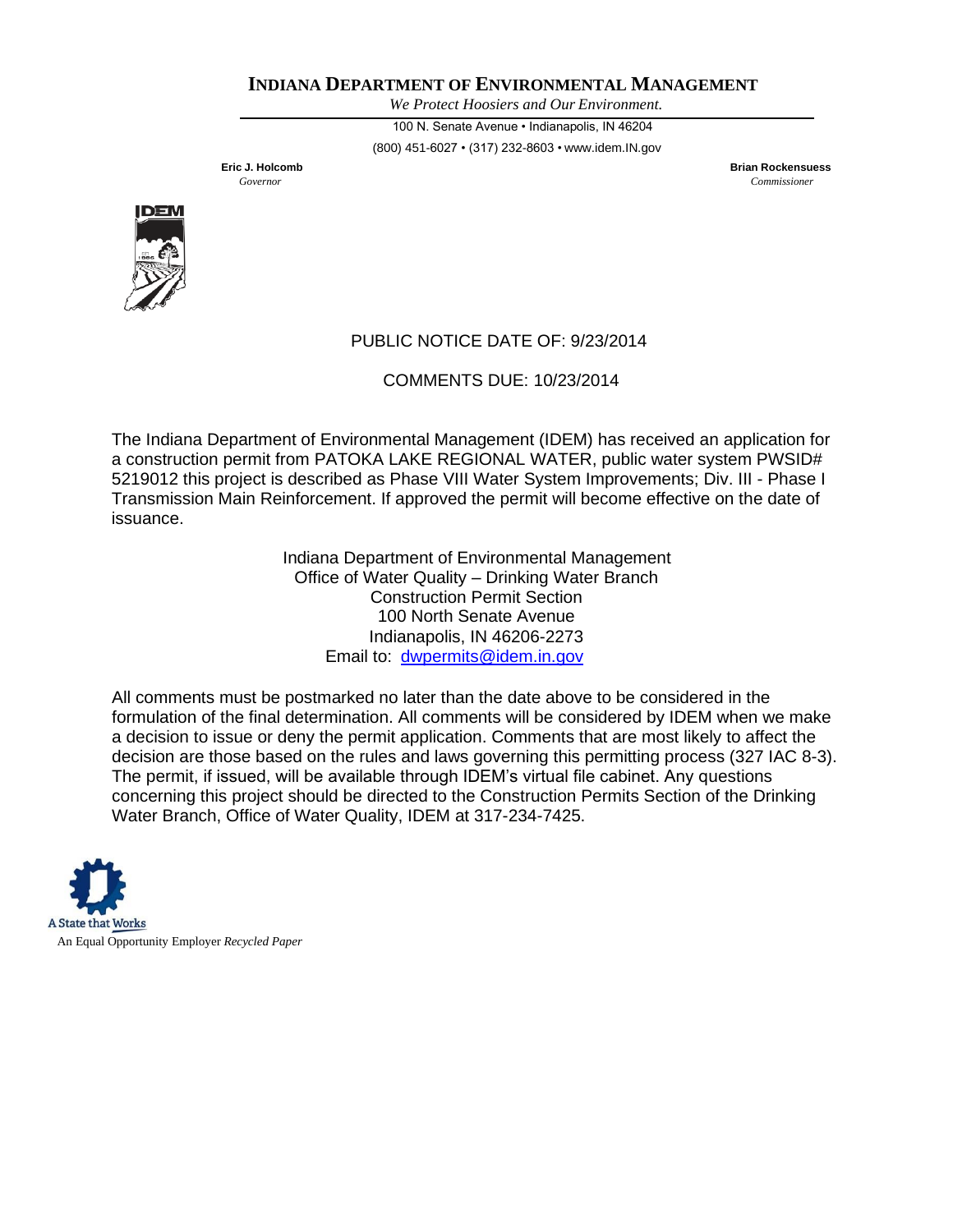*We Protect Hoosiers and Our Environment.*

100 N. Senate Avenue • Indianapolis, IN 46204 (800) 451-6027 • (317) 232-8603 • [www.idem.IN.gov](http://www.idem.in.gov/)

**Eric J. Holcomb Brian Rockensuess** *Governor Commissioner*



# PUBLIC NOTICE DATE OF: 1/22/2018

COMMENTS DUE: 2/21/2018

The Indiana Department of Environmental Management (IDEM) has received an application for a construction permit from PATOKA LAKE REGIONAL WATER, public water system PWSID# 5219012 this project is described as PAX Mixer Installation/Rennovations - STORAGE FACILITY. If approved the permit will become effective on the date of issuance.

> Indiana Department of Environmental Management Office of Water Quality – Drinking Water Branch Construction Permit Section 100 North Senate Avenue Indianapolis, IN 46206-2273 Email to: [dwpermits@idem.in.gov](mailto:dwpermits@idem.in.gov)